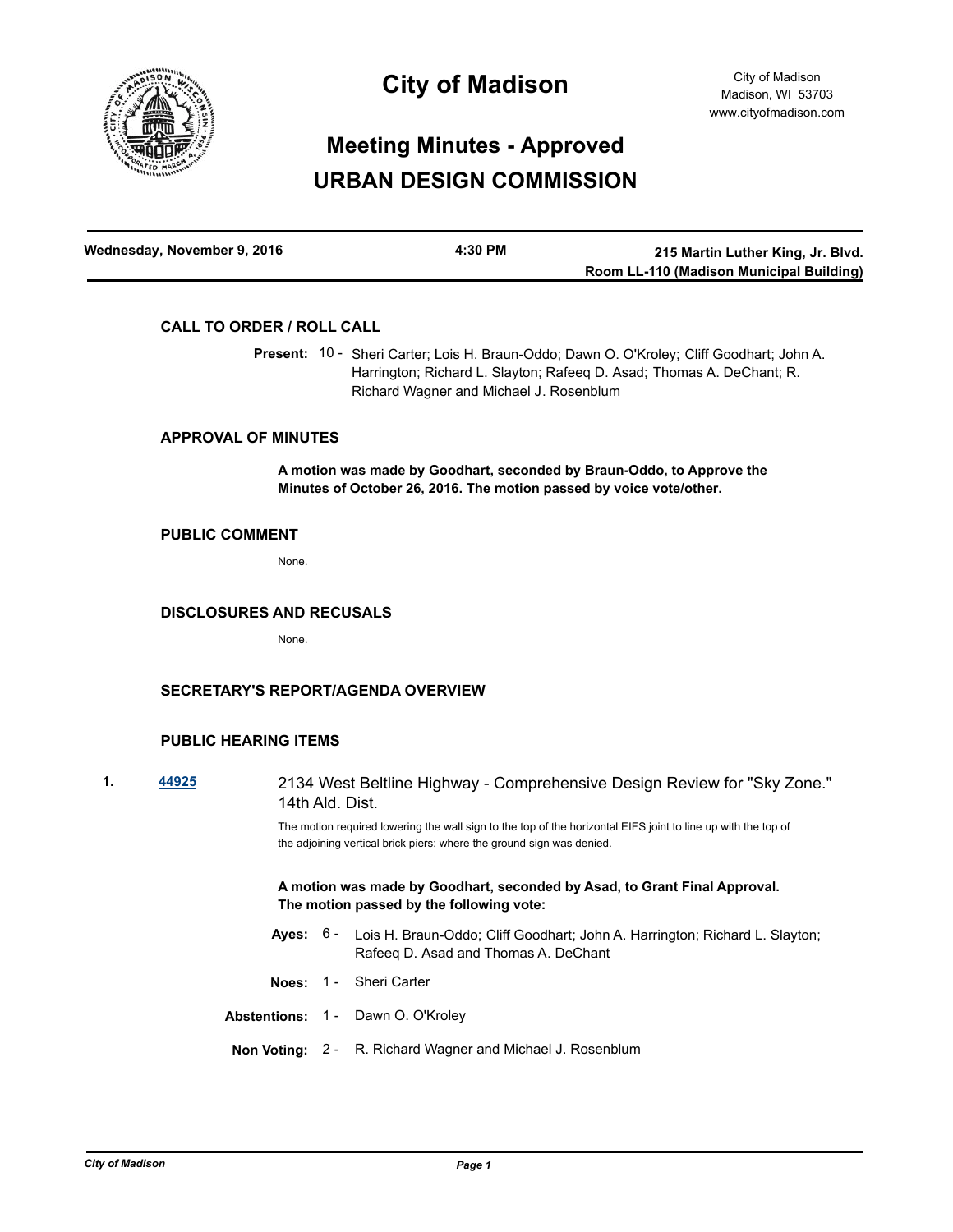**2. [44357](http://madison.legistar.com/gateway.aspx?m=l&id=/matter.aspx?key=48540)** 5215 High Crossing Boulevard - Comprehensive Design Review for a Future "Steinhafel's." 17th Ald. Dist.

> **A motion was made by Braun-Oddo, seconded by Harrington, to Grant Final Approval. The motion passed by the following vote:**

- Ayes: 7 Lois H. Braun-Oddo; Dawn O. O'Kroley; Cliff Goodhart; John A. Harrington; Richard L. Slayton; Rafeeq D. Asad and Thomas A. DeChant
- **Noes:** 1 Sheri Carter
- **Non Voting:** 2 R. Richard Wagner and Michael J. Rosenblum
- **3. [43556](http://madison.legistar.com/gateway.aspx?m=l&id=/matter.aspx?key=47764)** 1004 & 1032 South Park Street Three Buildings of 3-5 Stories Containing Residential with First Floor Commercial and a Landscaped Courtyard in UDD No. 7. 13th Ald. Dist.

The motion noted support for comments by staff and the Commission to be further addressed .

## **A motion was made by O'Kroley, seconded by Harrington, to Refer to to a future URBAN DESIGN COMMISSION meeting. The motion passed by voice vote/other.**

**4. [43732](http://madison.legistar.com/gateway.aspx?m=l&id=/matter.aspx?key=47938)** 53 West Towne Mall - Redevelopment of Portions of the Sears Department Store and Auto Center, and the Addition of Outpads on the Property. 9th Ald. Dist.

> **A motion was made by Slayton, seconded by Harrington, to Refer to the URBAN DESIGN COMMISSION meeting of November 30, 2016. The motion passed by voice vote/other.**

#### **UNFINISHED BUSINESS**

**5. [43732](http://madison.legistar.com/gateway.aspx?m=l&id=/matter.aspx?key=47938)** 53 West Towne Mall - Redevelopment of Portions of the Sears Department Store and Auto Center, and the Addition of Outpads on the Property. 9th Ald. Dist.

> **A motion was made by Slayton, seconded by Harrington, to Refer to the URBAN DESIGN COMMISSION meeting of November 30, 2016. The motion passed by voice vote/other.**

## **ROLL CALL**

- Present: 9 Sheri Carter; Lois H. Braun-Oddo; Dawn O. O'Kroley; Cliff Goodhart; Richard L. Slayton; Rafeeq D. Asad; Thomas A. DeChant; R. Richard Wagner and Michael J. Rosenblum
- **Excused:** 1 John A. Harrington
- **6. [43729](http://madison.legistar.com/gateway.aspx?m=l&id=/matter.aspx?key=47935)** 8102 Watts Road 4-Story, 106 Guest Room "Tru Hotel (by Hilton)." 9th Ald. Dist.

The motion noted support for com The motion provided for address of the above comments , and specifically: